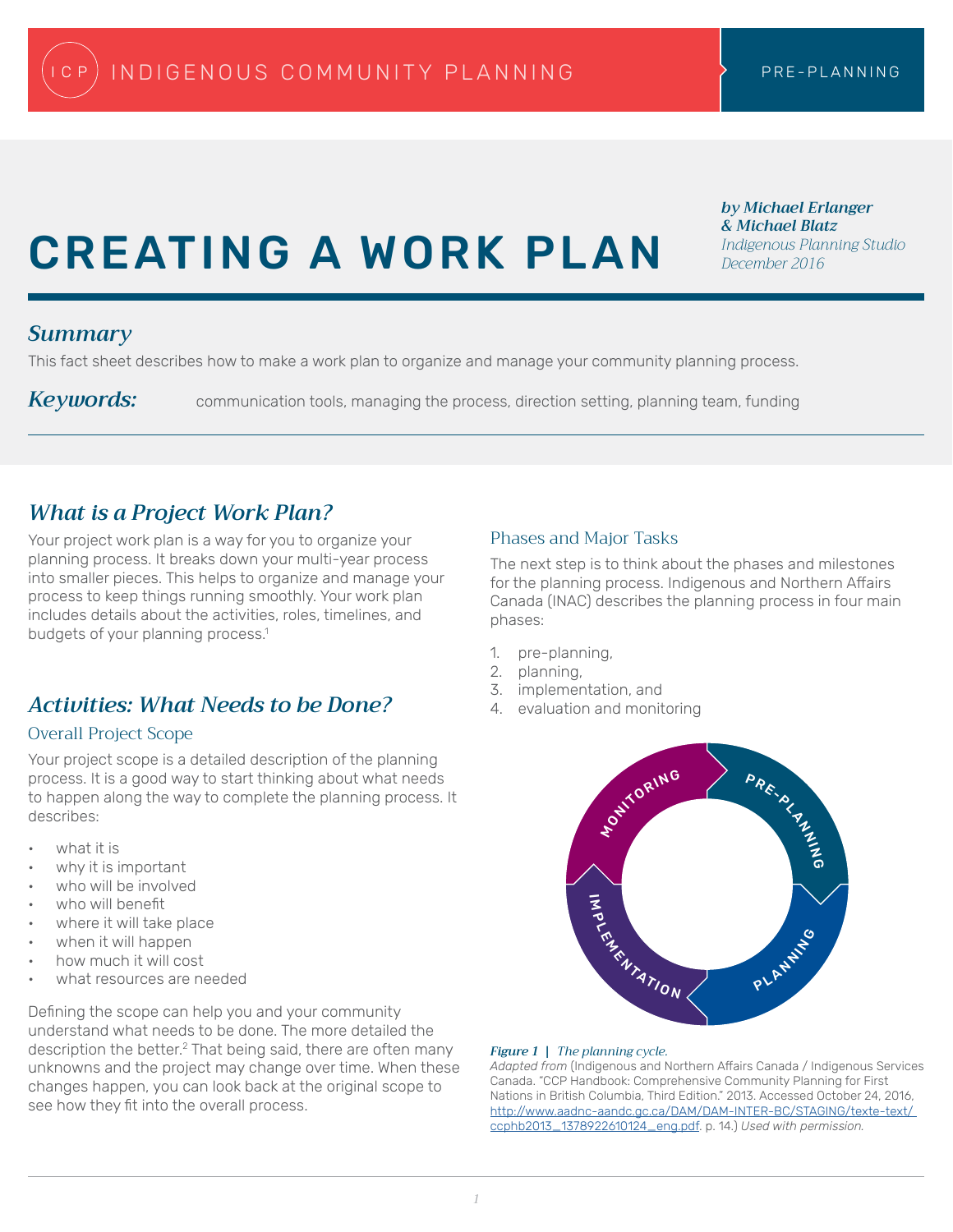Next, think about the major tasks that you need to do during each phase. Also start thinking about how you will complete each task. This will be harder for the implementation and evaluation phases since they come later in the planning process. Instead, focus more on major tasks during the planning phase:

- gather background information
- complete community analysis
- create vision statement and values
- build a comprehensive strategic framework
- set goals and objectives
- identify projects
- create an implementation strategy

# *Roles: Who Will Be Involved in the Activities?*

Think about the people who will need to be involved to carry out each task and activity. Often, these people will either lead the activity or participate in it.

Once your list of tasks is complete, your planning team can assign a task leader to carry out each item. The person in charge of a task should have the right skills to do a good job. Sometimes this means a community member gets more training. For bigger or more complicated tasks, the leader might need a few other people to help out.

Next, think about any people who should participate to carry out your tasks. You might need to interview Elders, consult an engineer, or reach out to an organization. Some tasks may have many participants and some may have none.

Throughout the planning process, it is important to include a wide range of people like Elders, youth, men, women, family groups, on-reserve members, and off-reserve members. Figuring out who needs to be involved at this stage helps make sure no one important gets left out. It also helps you think about the best ways to get participation from different groups of people.

For more information about this, see *Establishing the Planning Team* and *Working with a Professional Planner.*

## *Timelines: When Will Tasks Get Done?*

Your planning team works together to create and maintain a master schedule throughout the life of the planning process. This schedule might include key milestones like community engagements, construction periods, and fund-related deadlines.

To get started, think about the phases, milestones, tasks, and activities that you came up with. Lay out the phases and major milestones first before moving on to the smaller items. Next, think about which items need to get done in a certain order and which ones can get done at the same time. Your timeline will likely change over the course of the planning process but having one can help keep things on schedule.

Gantt charts show the start and end dates of tasks. These are helpful when figuring out the sequence of tasks. Some versions of Microsoft Excel come with a Gantt chart template or you can create your own.



#### *Table 1 | Example of a Gantt Chart.*